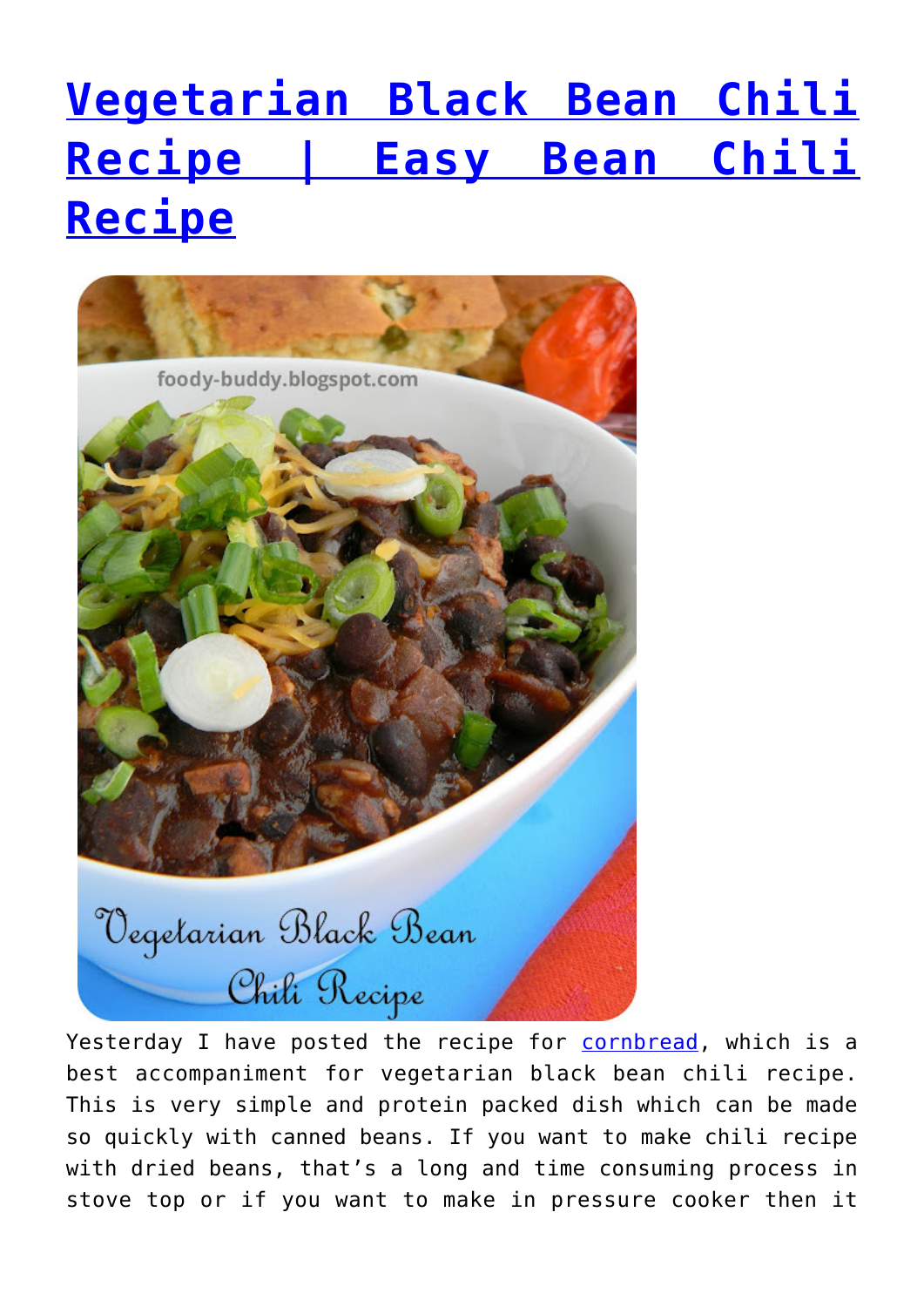would be easy. But this chili version is easy, healthy and vegetarian. Here in this recipe, onion, garlic, tofu and beans are cooked with spice mix, later it was simmered for few mins to blend the flavors. Finally top it with sour cream or cheese and green onion. Serve it with hot [jalapeno cheddar corn bread](http://foody-buddy.blogspot.com/2013/11/jalapeno-cheddar-cornbread-recipe.html) or tortilla chips. You can have this chili and [corn bread](http://foody-buddy.blogspot.com/2013/11/jalapeno-cheddar-cornbread-recipe.html) for lunch or perfect for cold winter dinner.

Preparation Time : 10 mins Cooking Time : 15 mins Makes : 2 Servings

#### **Ingredients**

1 Can(15 Oz) of Black Beans 2 Tsp of Olive Oil 8 oz of Tofu, Finely Chopped 1/2 Cup of Onion, Chopped 2 Garlic Cloves 2 Tsp of Chili Seasoning Mix, I used McCormick 1 Tomato, Chopped Black Pepper and Salt to taste 1/2 Cup of Water

#### **To Garnish**

- 1 Tbsp of Sharp Cheddar Cheese
- 1 Green Onion, Chopped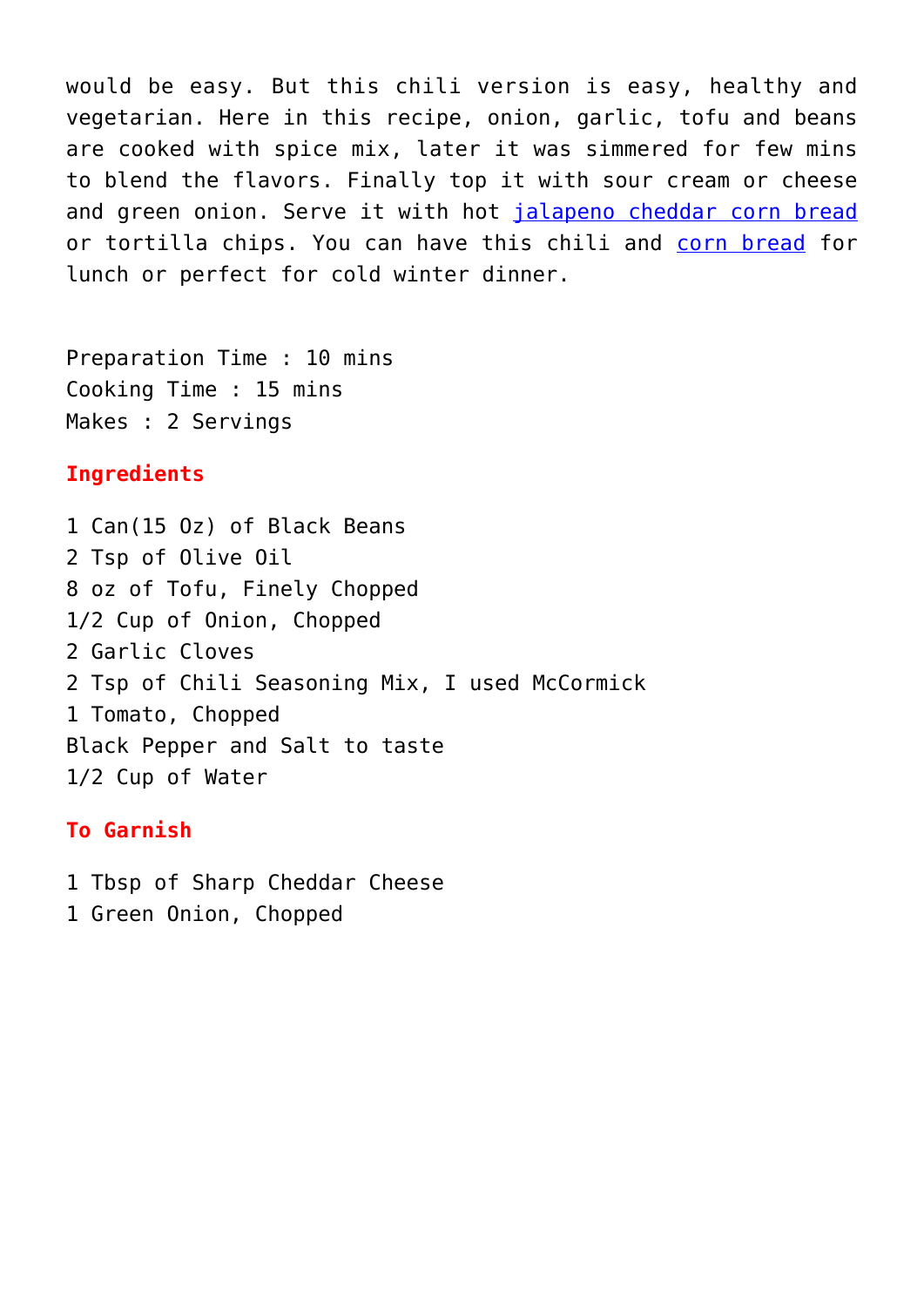

### **Method**

- Heat oil in a pan, add chopped onion and garlic, saute this for 2 mins until it turns golden brown color.
- Add tomato, saute this until it turns soft. Add black beans, Tofu, chili powder, black pepper powder and salt, Saute this for 2 mins, add water, reduce the flame, cover and cook it for 10 -12 mins until it turns thick in consistency and stirring occasionally.
- Finally garnish it with chopped green onion and cheddar cheese.
- Enjoy hot, yummy vegetarian black bean chilli with [jalapeno cheddar corn bread.](http://foody-buddy.blogspot.com/2013/11/jalapeno-cheddar-cornbread-recipe.html)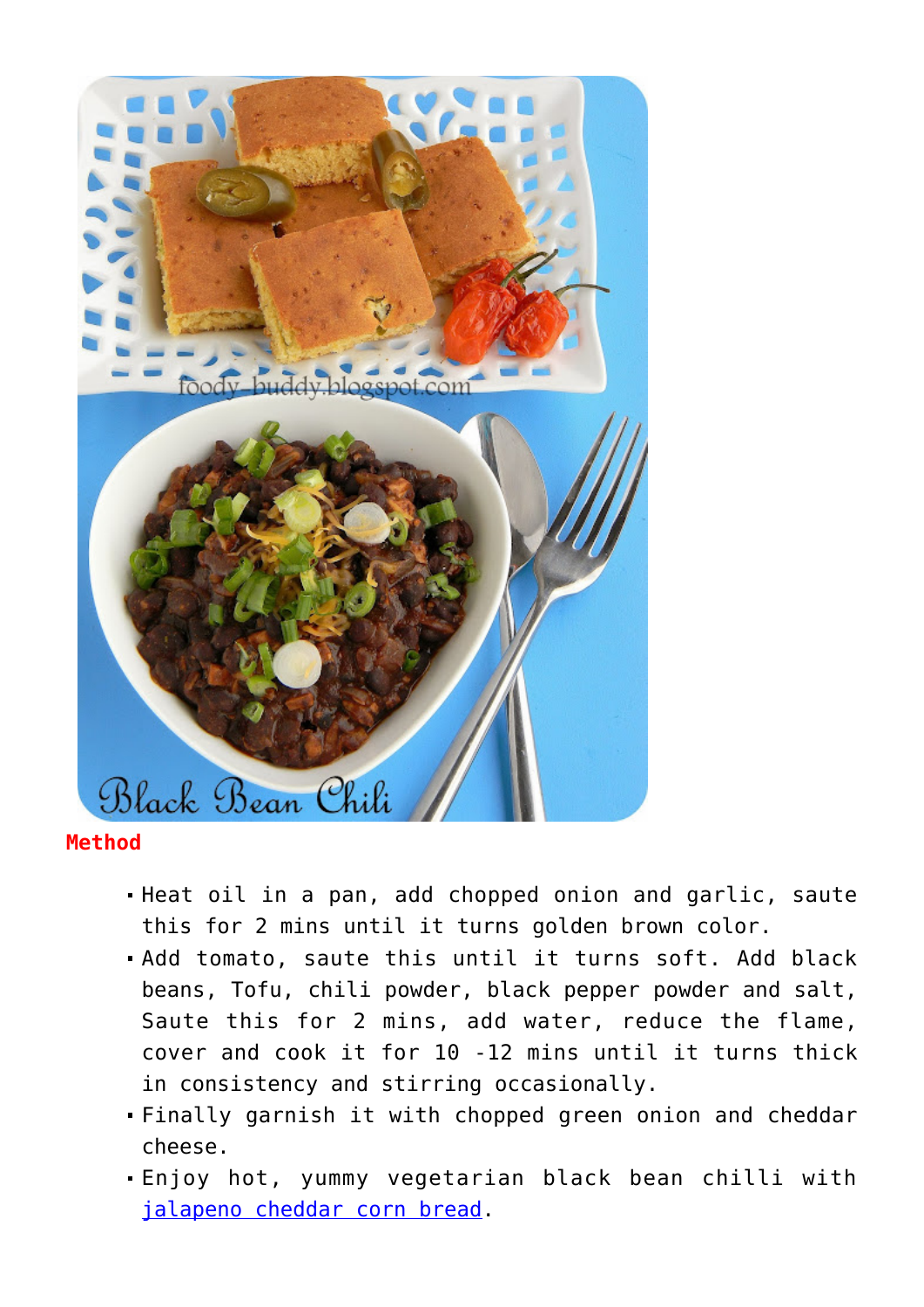# **Tips**

- You can make this chili recipe with other beans like red beans.
- You can add corn or any veggies like squash to this dish.
- You can top it with sour cream in place of cheese.
- Serve it with corn bread or tortilla chips.

## **Health Benefits of Black Bean**

- Black beans are an excellent source of the trace mineral, molybdenum, an integral component of the enzyme sulfite oxidase, which is responsible for detoxifying sulfites.
- Good for diabetes and rich in dietary fiber.
- Lowers cholesterol levels.
- Rich in antioxidants.